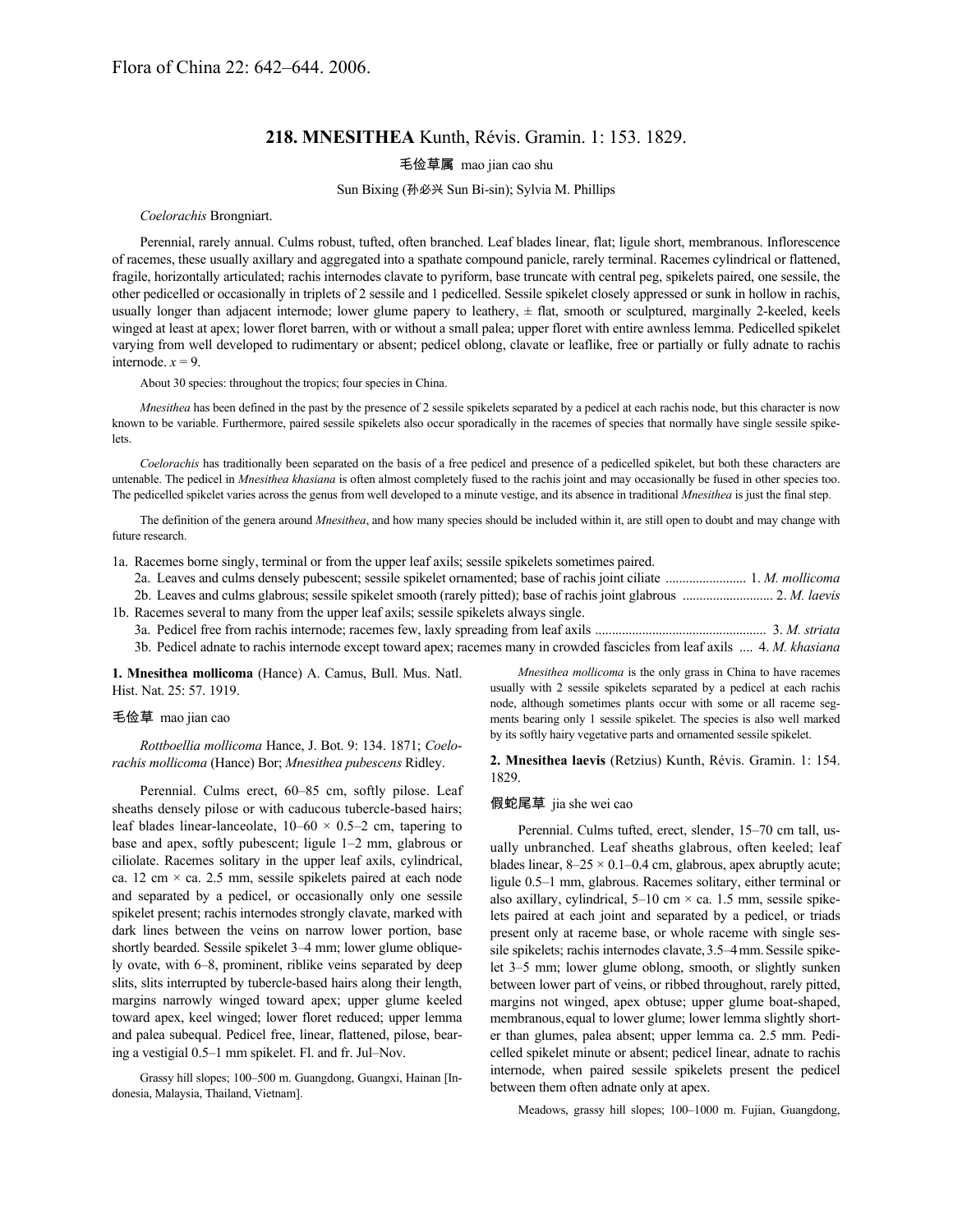Guangxi, Hainan, Taiwan [India, Indonesia, Pakistan, Philippines, Sri Lanka, Thailand, Vietnam; Pacific Islands (Polynesia)].

No specimens are known from China with paired sessile spikelets. There is some geographic division between forms that regularly have only a single sessile spikelet on each raceme segment and those with a pair. Forms from India to W Indonesia usually have paired sessile spikelets, whereas those from east of this area have single sessile spikelets. However, specimens from the west occasionally have few or no paired spikelets and are then indistinguishable from the eastern form. There is also much variation in the degree of fusion of the pedicel with the rachis internode.

- 1a. Lower glume of sessile spikelet smooth ....... 2a. var. *laevis* 1b. Lower glume of sessile spikelet pitted
- between veins ............................................... 2b. var. *chenii*

## **2a. Mnesithea laevis** var. **laevis**

#### 假蛇尾草(原变种) jia she wei cao (yuan bian zhong)

*Rottboellia laevis* Retzius, Observ. Bot. 3: 11. 1783; *Heteropholis cochinchinensis* (Loureiro) Clayton; *Mnesithea laevis* var. *cochinchinensis* (Loureiro) deKoning& Sosef; *Ophiuros cochinchinensis* (Loureiro) Merrill; *O. laevis* (Retzius) Bentham; *O. monostachyus* J. Presl & C. Presl; *Phleum cochinchinense* Loureiro; *Thaumastochloa cochinchinensis* (Loureiro) C. E. Hubbard.

Culms 20–70 cm tall. Sessile spikelet 3–4 mm; lower glume  $\pm$  smooth. Fl. and fr. autumn.

Grassy hill slopes, field margins; 100–1000 m. Fujian, Guangdong, Guangxi, Hainan, Taiwan [India, Indonesia, Pakistan, Philippines, Sri Lanka, Thailand, Vietnam; Pacific Islands (Polynesia)].

**2b. Mnesithea laevis** var. **chenii** (Hsu) de Koning & Sosef, Blumea 31: 286. 1986.

#### 縳颖假蛇尾草 zhuan ying jia she wei cao

*Thaumastochloa chenii* Hsu, Taiwania 16: 216. 1971; *Heteropholis cochinchinensis* var. *chenii* (Hsu) de Koning & Sosef; *Ophiuros shimadanus* Ohwi & Odashima; *Thaumastochloa shimadana* (Ohwi & Odashima) Ohwi & Odashima.

Culms 15–30 cm tall. Sessile spikelet 3.5–5 mm; lower glume sunken and pitted between ribs. Fl. and fr. autumn.

● By the sea. S Taiwan.

This is a local variant with pitted sessile spikelets. Traces of pits also occur on some specimens of the species from Hong Kong.

**3. Mnesithea striata** (Nees ex Steudel) de Koning & Sosef, Blumea 31: 292. 1986.

#### 空轴茅 kong zhou mao

Perennial, coarse. Culms robust, 1.5–3 m tall, glabrous or densely pilose. Leaf sheaths glabrous or tuberculate-hispid, upper sheaths spathiform; leaf blades linear-lanceolate, 30–  $60(-120) \times 1-3(-5)$  cm, glabrous to densely pilose, margins stiffly ciliate, apex acuminate; ligule 2–3 mm, glabrous or ciliolate. Inflorescence large, loose and spreading, 2–3-noded spathate branches bearing the racemes arising from the upper leaf axils; racemes cylindrical, long pedunculate; rachis internodes strongly clavate, striate, glabrous. Sessile spikelet 4–4.2 mm; lower glume narrowly ovate, slightly asymmetrical, with 5–7 deep slits interrupted by tubercles especially in lower part, or sometimes smooth, contracted to an acute winged apex; upper glume keeled; lower floret usually barren, lemma ca. 4 mm, palea slightly shorter; upper floret as long as lower lemma. Pedicelled spikelet reduced or rudimentary, ca. 1.5 mm; pedicel flattened, narrowly oblong with 2 submarginal green veins, glabrous, free. Fl. and fr. Jul–Oct.

Hillside grasslands, thickets, forest margins; below 1300 m. S Yunnan [India, Myanmar, Thailand].

- 1a. Culms and leaf blades glabrous .................. 3a. var. *striata*
- 1b. Culms and leaf blades pilose ................. 3b. var. *pubescens*

#### **3a. Mnesithea striata** var. **striata**

#### 空轴茅(原变种) kong zhou mao (yuan bian zhong)

*Rottboellia striata* Nees ex Steudel, Syn. Pl. Glumac. 1: 361. 1854; *Coelorachis striata* (Nees ex Steudel) A. Camus.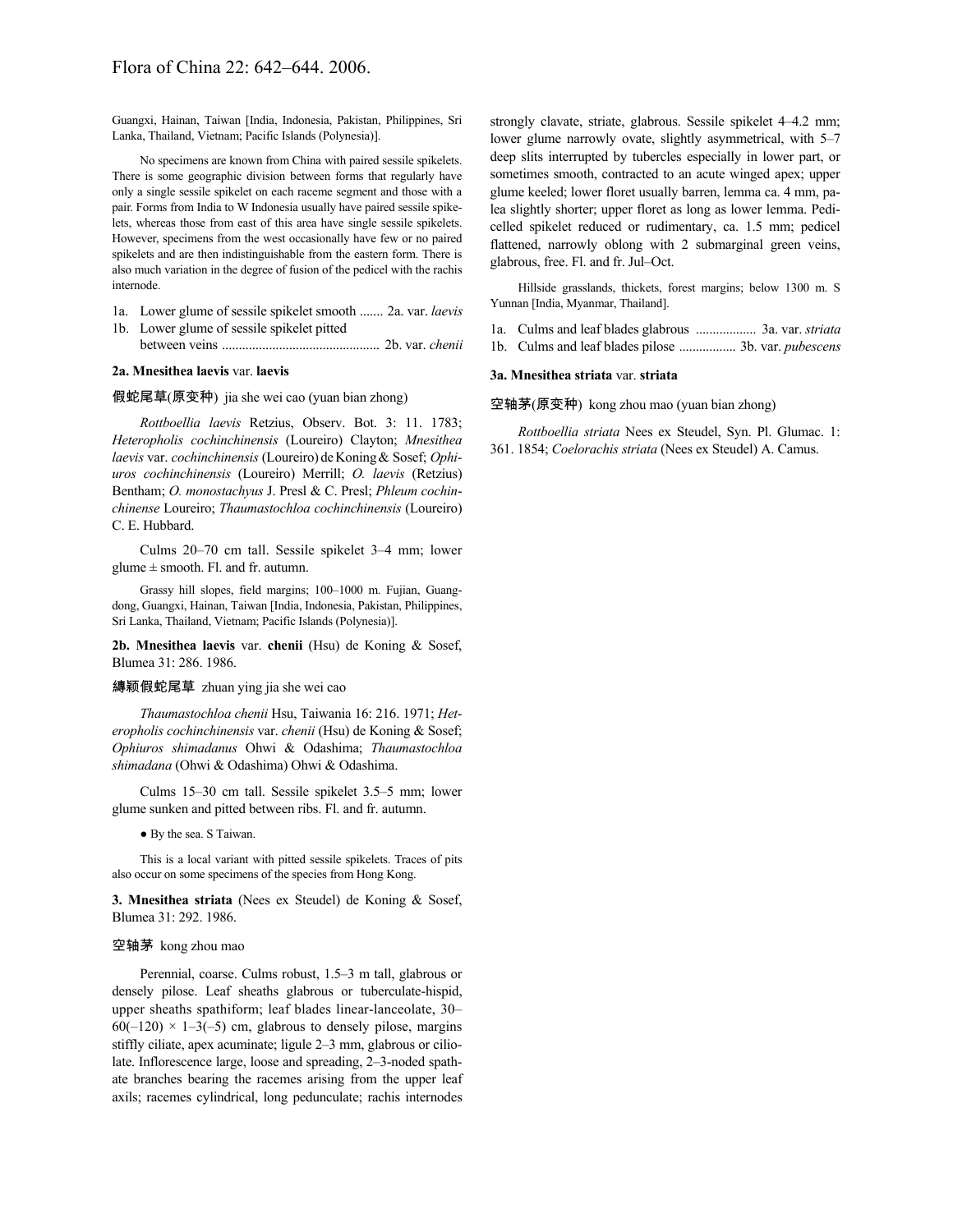Culms and peduncles glabrous. Leaf sheaths glabrous except for ciliate margins, leaf blades glabrous.

Grassy hill slopes; 600–900 m. S Yunnan [India, Myanmar, Thailand].

**3b. Mnesithea striata** var. **pubescens** (Hackel) S. M. Phillips & S. L. Chen, Novon 15: 470. 2005.

## 毛秆空轴茅 mao gan kong zhou mao

*Rottboellia striata* var. *pubescens* Hackel in A. Candolle & C. Candolle, Monogr. Phan. 6: 302. 1889; *Coelorachis striata* var. *pubescens* (Hackel) Bor.

Culms and peduncles pubescent above. Leaf sheaths with tubercle-based hairs; leaf blades densely pubescent.

Open forests, grassy hill slopes; 600–1200 m. SW Yunnan [NE India].

**4. Mnesithea khasiana** (Hackel) de Koning & Sosef, Blumea 31: 291. 1986.

## 密穗空轴茅 mi sui kong zhou mao

*Rottboellia striata* Nees ex Steudel subsp. *khasiana* Hackel in A. Candolle & C. Candolle, Monogr. Phan. 6: 302. 1889; *Coelorachis khasiana* (Hackel) Stapf ex Bor.

Perennial, coarse. Culms robust, 2–3 m tall, glabrous, much branched upward. Leaf sheaths glabrous, upper sheaths with very reduced blade; leaf blades narrowly lanceolate, 40–  $100(-130) \times 2-3(-4)$  cm, glabrous or scattered tuberculatepilose on upper surface, apex setaceously acuminate; ligule 2–3 mm, glabrous. Inflorescence large, composed of fascicles of many racemes on spathate branches from the upper leaf axils; racemes cylindrical, long pedunculate; rachis internodes clavate, glabrous. Sessile spikelet 3.5–4 mm; lower glume lanceolate-oblong, smooth or with 2–5 shallow tuberculate grooves, contracted to an apiculate, broadly winged apex; upper glume ca. 3.5 mm, keeled; lower floret barren, lemma ca. 3 mm; upper floret lemma ca. 3 mm, palea shorter. Pedicelled spikelet variable, usually more than 2 mm, sometimes as long as and resembling sessile spikelet; pedicel flattened, oblong with 2 submarginal green veins, glabrous, adnate to adjacent rachis internode except toward apex. Fl. and fr. Jul–Oct.

Open woodlands, damp places; 900–1300 m. SW Yunnan [NE India, Myanmar].